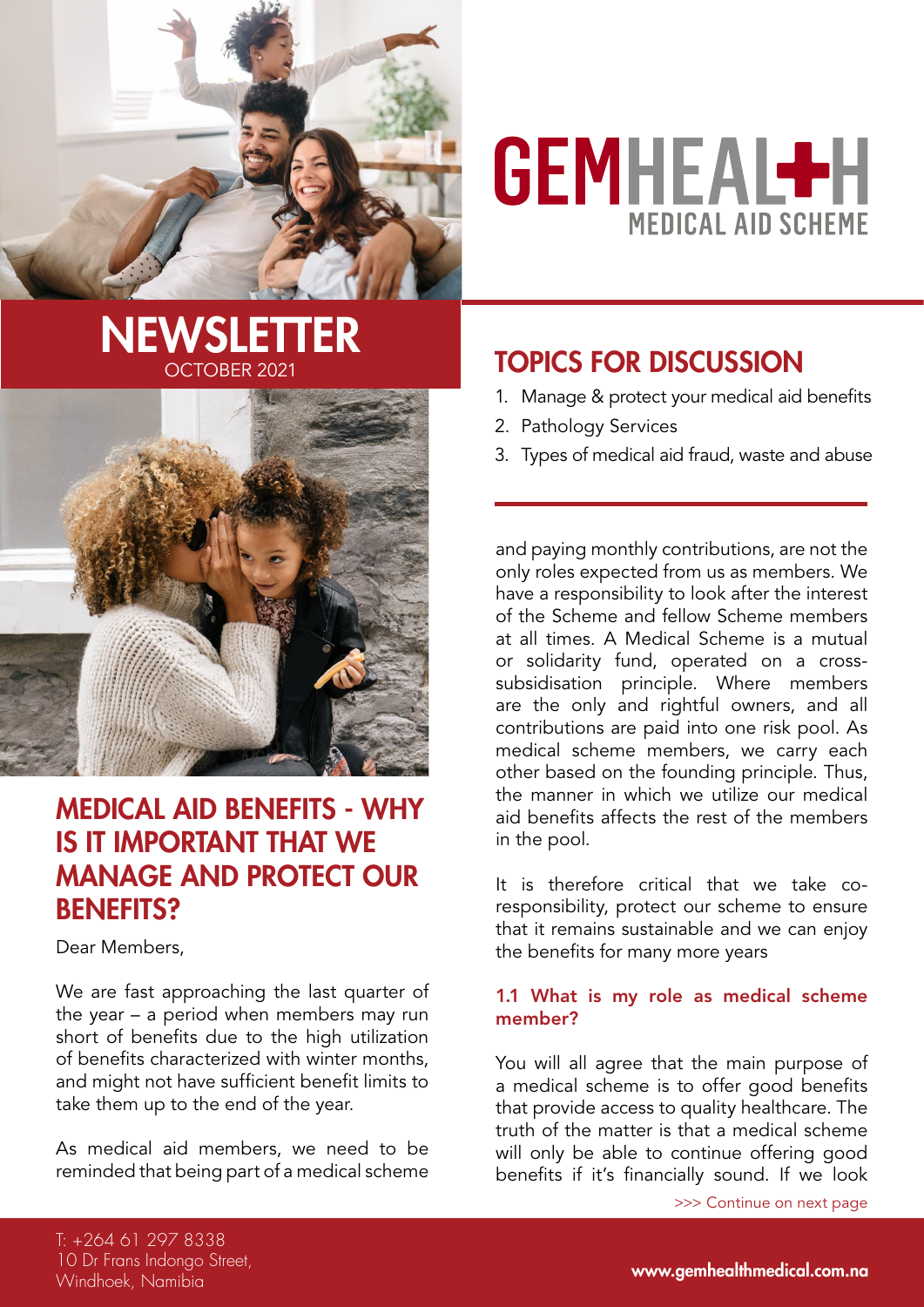at the current cost of medical expenses, 96% of GEMHEALTH expenditure is paid to member healthcare claims and with such a performance it will be difficult to remain sustainable, without large adjustments in premiums or attempts to address the claims trend without the assistance and co-operation of all members.

As indicated, medical schemes operate on a crosssubsidization principle, which means that a group of members with different healthcare statuses and medical needs all belongs to one pool, and cross-subsidize each other in terms of claims, age and income. It's very important to highlight that the claims behavior of each member and family in the pool affects the rest of the members and impacts the overall performance of the Scheme.

Medical schemes allocate benefits annually at the beginning of a benefit year, which run from 01 January till 31 December of each year. These benefits are allocated to give members peace of mind and to ensure that they are covered, when they require medical treatment. Some members, however, are of the view that if they don't "use their benefits, they'll lose" them. This is a wrong perception and at times, the main reason why some members end up seeking treatment or services that are not medically required, just to ensure that they utilize the medical aid benefits, or choose not to report any possible miss-use of benefits by healthcare providers.

It is important to emphasize that every claim submitted to the Scheme contributes to the overall claims expenditure and impacts every member of the Scheme. To better illustrate what we are trying to explain, visualize the following scenarios and consider the impact it will have on the Scheme.

500 members "decide that if they don't claim they will lose their optical benefits" and all decide to claim for spectacles at an average cost of N\$3,500, meaning the Scheme has this large amount less available to pay for claims for other medical conditions.

- Member X, giving his card to a family friend, a non –member to go for a doctor consultation, obtain medication, is hospitalised and underwent a procedure.
- Member Y, has 6 children, only two are registered and the four are treated under the names of the two that are registered.

This type of behavior may look normal and acceptable, but the reality is that it impacts everyone in the Scheme and should be avoided at all times. All of the above stated scenarios are cases of fraud, waste and abuse that could have serious consequences should it become known or reported. Members found guilty of such behavior may lose their membership of the Scheme and be prosecuted for fraudulent cases.

### 1.2 What Happens to my benefits if I don't used them: Benefit Accumulator.

Benefits that are not used during a benefit year revert back at the end of the year to the reserves of the Scheme. It directly impacts and contributes to the overall performance of the Scheme for the year and is not lost in any way. To further encourage members to spend their benefits wisely and not for unnecessary services or claims, the Scheme during 2019 introduced a Benefit Accumulator, which is a low claim reward allocated to members whose claims are below a stipulated threshold.

The benefit accumulator allocation can exclusively be used by the member to finance any of his/her, including beneficiaries', healthcare expenses. This includes amongst others any co-payments on medication or at medical practices, cover for treatment or services that are excluded in terms of the Scheme rules, cosmetic surgery, second pair spectacles or sunglasses etc. This is not only an incentive for members, but a gesture from the Scheme to recognize members for their low claims and reward them. Check with Prosperity Health Client service for more

>>> Continue on next page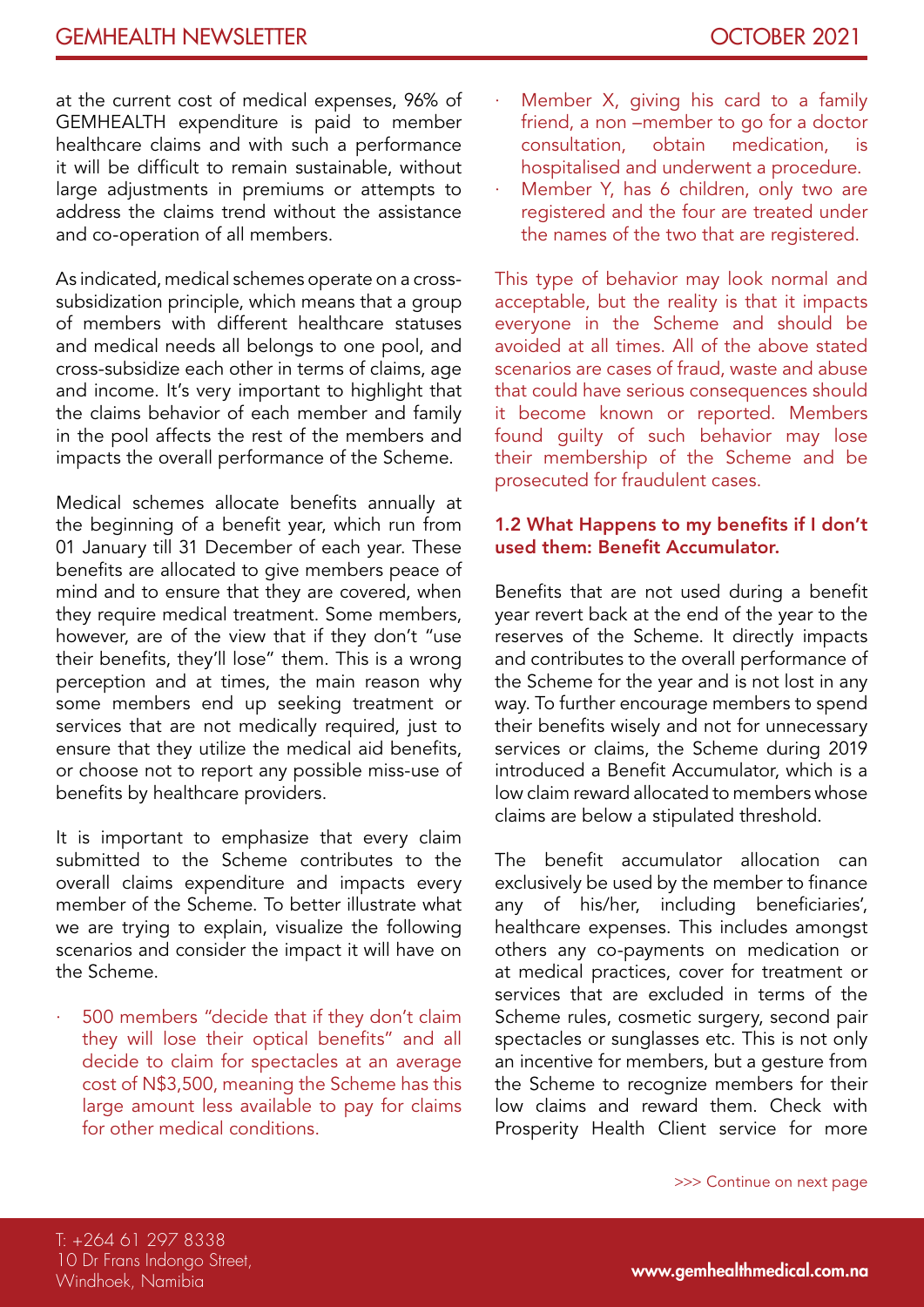details and/or to confirm your savings in your Benefit Accumulator savings wallet.

### 1.3 How does the Claims performance of members or the Scheme affects future Contribution Increases?

Medical aid contribution and benefits are reviewed on an annual basis. Factors such as medical inflation, utilization trends, new facilities that opened or new technology, benefit changes

and the past year performance are considered during the annual actuarial review process. In a scenario where the previous year claims performance of the Scheme was within the budget forecast, it resulted in lower or no increase in contributions. If we look at the 2020 financial year as an example, where the Scheme had a very good claiming year compared to the previous financial/benefit year the Board of Trustees announced a 0% increase in contributions for 2021.

# Pathology Tests

According to Namibian statistics, the number of members registered on medical aids have been decreasing over the past few years. On the other hand, the number of providers over the same period had increased. These new healthcare providers include most disciplines and amongst others new GPs, pharmacies and pathology laboratories. The increase in new healthcare providers are one of the contributing factors to the increase in services and utilisation that drives the claims costs. The large number of additional costs with a shrinking membership base, also indicate the potential risk for over servicing and services being generated to compliment the income of some practices.

"Over service" refers to unnecessary medical tests, avoidable procedures, inefficient duplication, and prescription of excess medication. Over service is thought to produce wasteful expenditures on healthcare that add little to no value to a member's health. The main reason for "over service" is attributed to the profit motive.

When healthcare providers are paid on a feefor-service basis and for performance i.e., the more they "see or provide a service" to patients, the higher the claims and the income of the practice. One of the main areas of concerns we have observed is the increase in the number of Pathology tests conducted, which have resulted in a steep increase in pathology costs over the



past few years.

Members are cautioned to ensure that they understand the type of tests to be conducted in relation to their treatment. As members are always surprised or shocked to learn about the number of tests done and the costs, after the claims have been submitted, processed and paid by the Scheme. In some instances, the entire annual benefit limits are utilized, and members end up with large co-payments that they have to pay out-of-pocket. Don't repeat blood tests every month or two, make sure you obtain and keep a copy of your blood tests to provide to the next doctor should you visits one.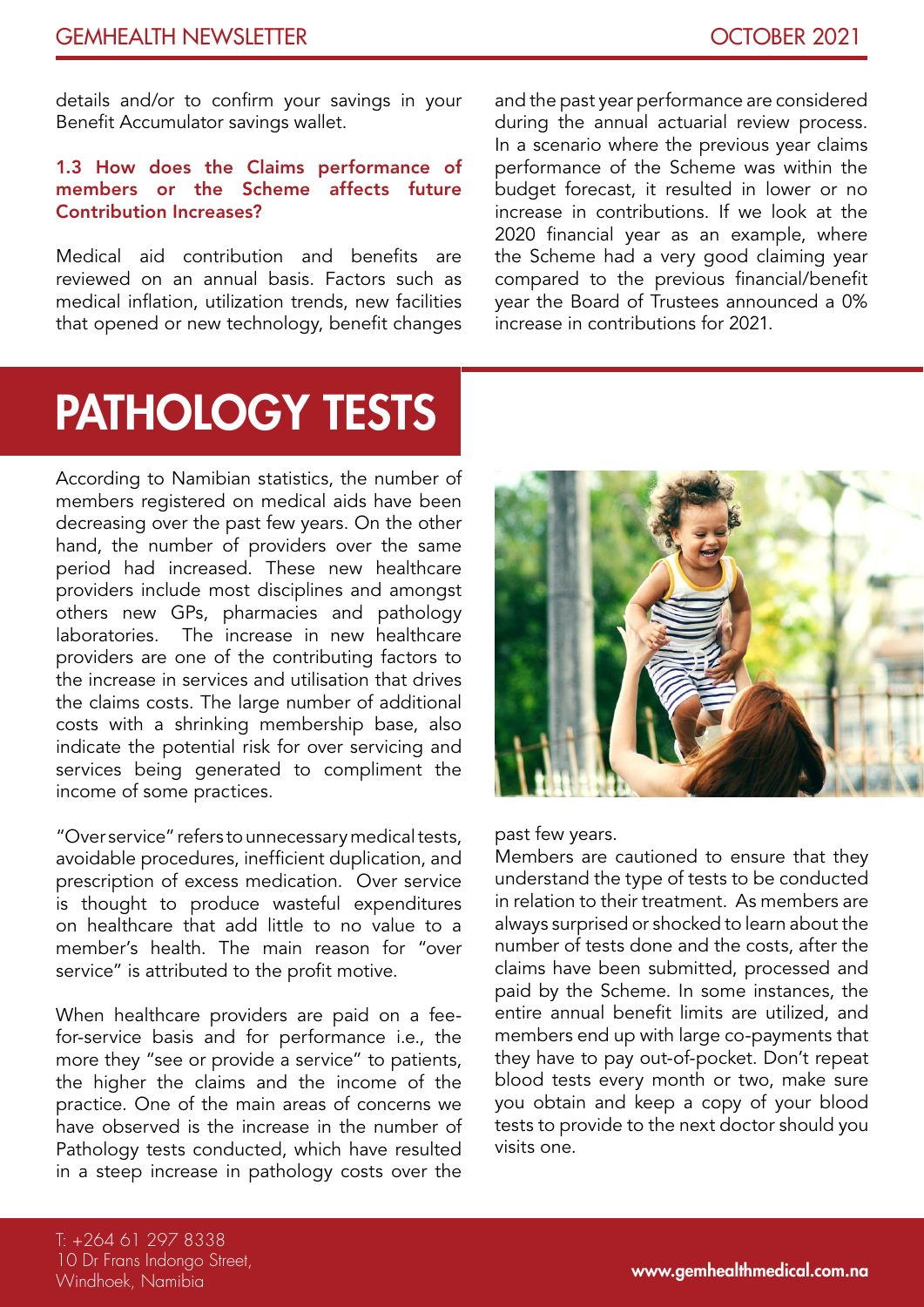### Fraud, Waste & Abuse



Healthcare fraud is one of the fastest growing crimes. It is estimated that between 5-15% of medical claims submitted to medical fund/ schemes are due to fraud, waste and abuse. Looking at the current escalation in Scheme cost, the topic of fraud waste and abuse is critical, it does not only affect the Scheme but also the member as it off-sets against your benefit limits and also threatens the long term sustainability.

### 2. What is Fraud, Waste & Abuse:

#### FRAUD

Defined as the wrongful or criminal deception intended to result in financial or personal gain, fraud includes false representation of fact, making false statements, or by concealment of information.

"The intentional deception or misrepresentation that a person or entity makes, with the knowledge that the misrepresentation could result in some unauthorized benefit or payment

for which no entitlement would otherwise exist… either for the persons own benefit or for the benefit of some other party. Health care fraud is one of the most complex form of financial fraud to detect, monitor and prevent"

#### **WASTE**

Defined as the thoughtless or careless expenditure, mismanagement, or abuse of resources to the detriment (or potential detriment) of the Scheme. Waste also includes incurring unnecessary costs resulting from inefficient or ineffective practices, systems, or controls.

Overutilization of services or other practices that, directly or indirectly, result in unnecessary costs to the healthcare system. It is not generally considered to be caused by criminally negligent actions, but by the misuse of resources.

Refers to the extra-costs incurred when healthcare services are overused.

### ABUSE

Defined as excessive or improper use of a thing, or to use something in a manner contrary to the natural or legal rules for its use. Abuse can occur in financial or nonfinancial settings.

It refers to practices that are inconsistent with sound medical practices and result in unnecessary cost to a medical scheme, or reimbursement for services that are not medically necessary.